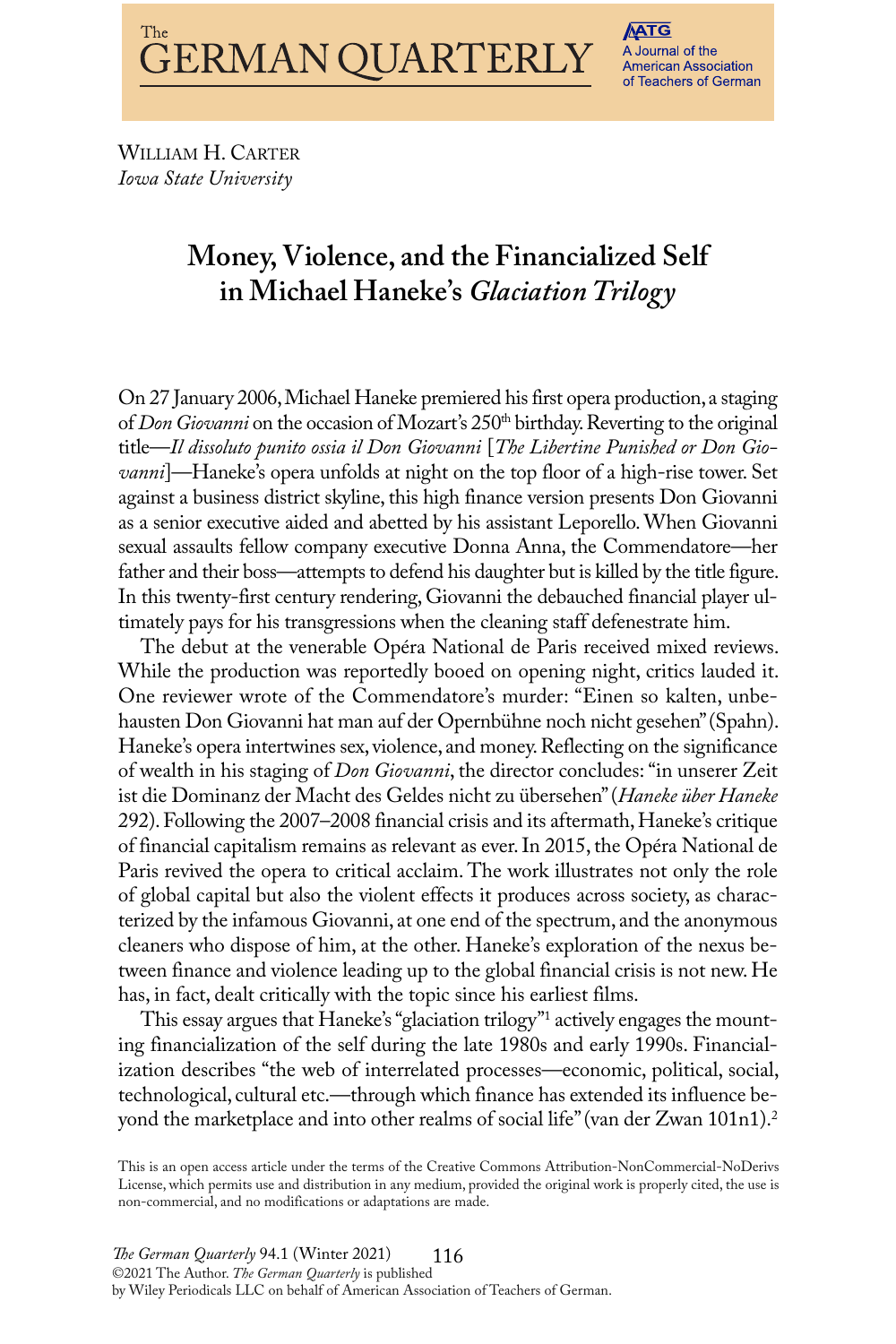the study begins with the destruction of money scene in *Der siebente Kontinent* (1989), Haneke's first feature. The film depicts a middle-class husband and wife, who systematically destroy possessions and their home in preparation for murdersuicide with their young daughter. The essay then revisits Robert Bresson's 1983 film *L'argent*, based on Leo Tolstoy's "The Forged Coupon" (1911), and explores the motifs of money, debt, and violence in these texts. *l'argent* follows the circulation of a counterfeit note that leads to an innocent delivery man losing his job. he later participates as a get-away driver in a failed bank robbery, goes to prison, and commits multiple murders upon his release. As part of Bresson's exploration of money in society, the film highlights the relatively new automated teller machine (ATM) and underscores its susceptibility to theft of both money and identity. The study then moves to Haneke's second feature, *Benny's Video* (1992). Benny, a teenager obsessed with technology and violence, kills a girl in the home of his bourgeois parents, who subsequently help him cover up the murder. The film features a pyramid scheme game and concludes with Benny deploying the financial strategy of hedging against risk to protect himself from arrest.Finally, in *71 Fragmente einer Chronologie des Zufalls* (1994), various figures are brought together in a shooting at a Viennese bank. The massacre is triggered by the inability of the perpetrator to withdraw money from a cash machine. Early examples of financialization run throughout Haneke's trilogy and are inextricably bound with violence. While both Bresson and Haneke focus on money, the latter emphasizes the increasing financialization of daily life in these early films. Haneke picks up the ATM cue in Bresson's last film and focuses on the ascent of the risk-managing, financialized self in his critique of violence in the era of financial capitalism.

# **Money Down the Toilet**

at an early screening of *Der siebente Kontinent*, the scene considered most controversial was not one of violence directed toward another living being. Rather, as the director recounts, thirty to forty audience members left the theater during a two-minute sequence in which a married couple flushes the remainder of their savings down the toilet (*Haneke über Haneke* 160). The screenplay details the balance of the family's liquid assets following their carefully planned and meticulously executed withdrawal from society: "zum Teil fallen ganze Scheine und Münzen ins klo. So lange, bis die vierhundertachtundsiebzigtausend Schilling und sechzig Groschen plus der Erlös des Wagens plus die Brieftascheninhalte der Familienmitglieder verschwunden sind" (Der siebente Kontinent 117). Recalling the audience's visceral reaction to the depiction, Haneke remarks: "Geldvernichtung ist eines der letzten echten Tabus, noch mehr als der Tod eines Fisches oder eines kindes. Man kann alles zeigen, nur das nicht" (*haneke über haneke* 160).<sup>3</sup> The provocative filmmaker, of course, shows all three. In juxtaposing these prohibitions, he throws into relief the relationship between money and violence that runs throughout the trilogy. The methodical destruction of money is both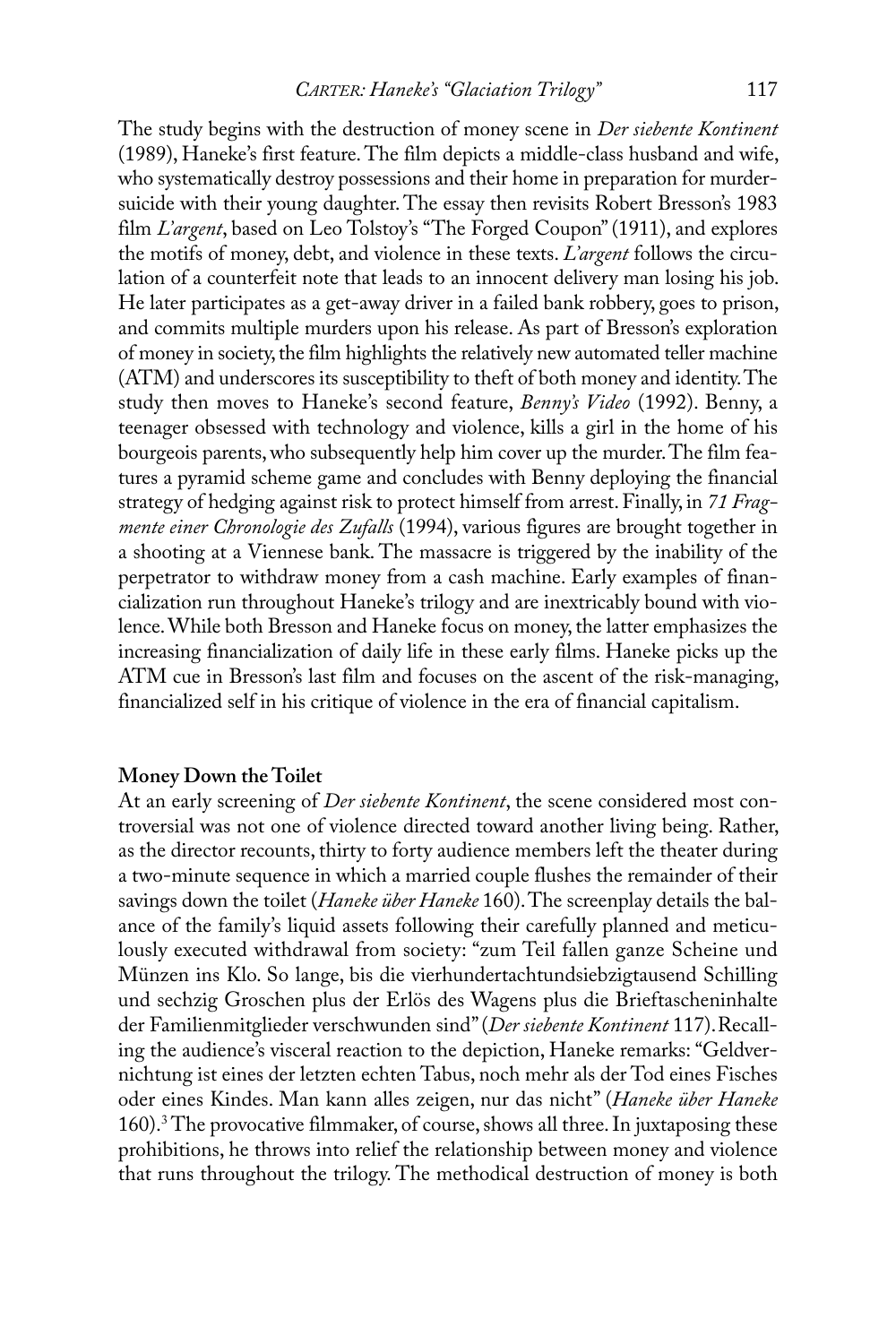universal and particular, for the currency is both legal tender and Austrian schillings. Moreover, the scene represents a time—the late 1980s—when hard cash could conceivably represent the remaining wealth of a bourgeois family intent on its own destruction. Finally, the couple's destruction of their assets and what remains of their money is a violent gesture toward those surviving them.

Stylistically, the scene combines two of the director's signature close-up shots: "on objects of exchange" and "on objects of ritualized actions" (Speck 5). In this case, money exemplifies the former and the toilet the latter.<sup>4</sup> The shock value lies in the intersection of the two. Money, regardless of its form or country of origin, does not belong here. Haneke employs the device of the shared point of view to accentuate the shot. We share the view of the person transforming Austrian currency into scraps of paper and flushing it.Commenting on a scene in the 2005 film *Caché*, Speck writes: "the viewer is forced to acknowledge that it is not the usual looking *at* something that is at stake here, but a looking *with* somebody"(30).Unlike in *Caché*, Haneke achieves the desired effect in his earlier film without the aid of recorded media. Money serves as both medium and message. For the couple planning murder-suicide, active disengagement from the system of economic circulation is the penultimate step to removing themselves entirely from society. They nevertheless encounter resistance in the smallest denominations. The scene depicts them casting not only torn bills but also coins into the toilet.While the notes may be more easily destroyed and discarded, one can easily imagine the coins settling into traps and bends, awaiting discovery not much worse for the wear. The contrast between the disposable notes and the resilient coins underscores the enduring questions surrounding the nature, value, and role of money in society.

The money scene demonstrates Haneke's stated desire "to jolt spectators out of their attitude of consumerism," on the one hand, and his critique of "life in the affluent world of the highly industrialized West,"on the other (*71 Fragments* 174–75). Studies of his early features rightly call attention to his engagement with the "consumer culture of late capitalism," the "implosion of selfhood with the social-semantic bankruptcy of things,""our oversaturated consumer society," the "creeping horror of bourgeois alienation," and the "disgust, hatred, and immense contempt for the middle class and today's consumer capitalism that the viewer encounters in the films of Michael haneke"(Peucker 130; Schwartz 344; Kuttenberg 152; Noys 148; Speck 131). The vivisection of consumerism in the trilogy indeed exposes, without explanation, the conditions that contribute to familial and societal conflict. yet, haneke offers more than a critique of consumerism in these films. He engages the expanding financialization of daily life, particularly with respect to managing risk, and its effects on society.

#### **The ATM in Bresson and Haneke**

Haneke's admiration for Robert Bresson is well documented, and he pays homage to the French director's last film *l'argent* with detailed shots of money exchanging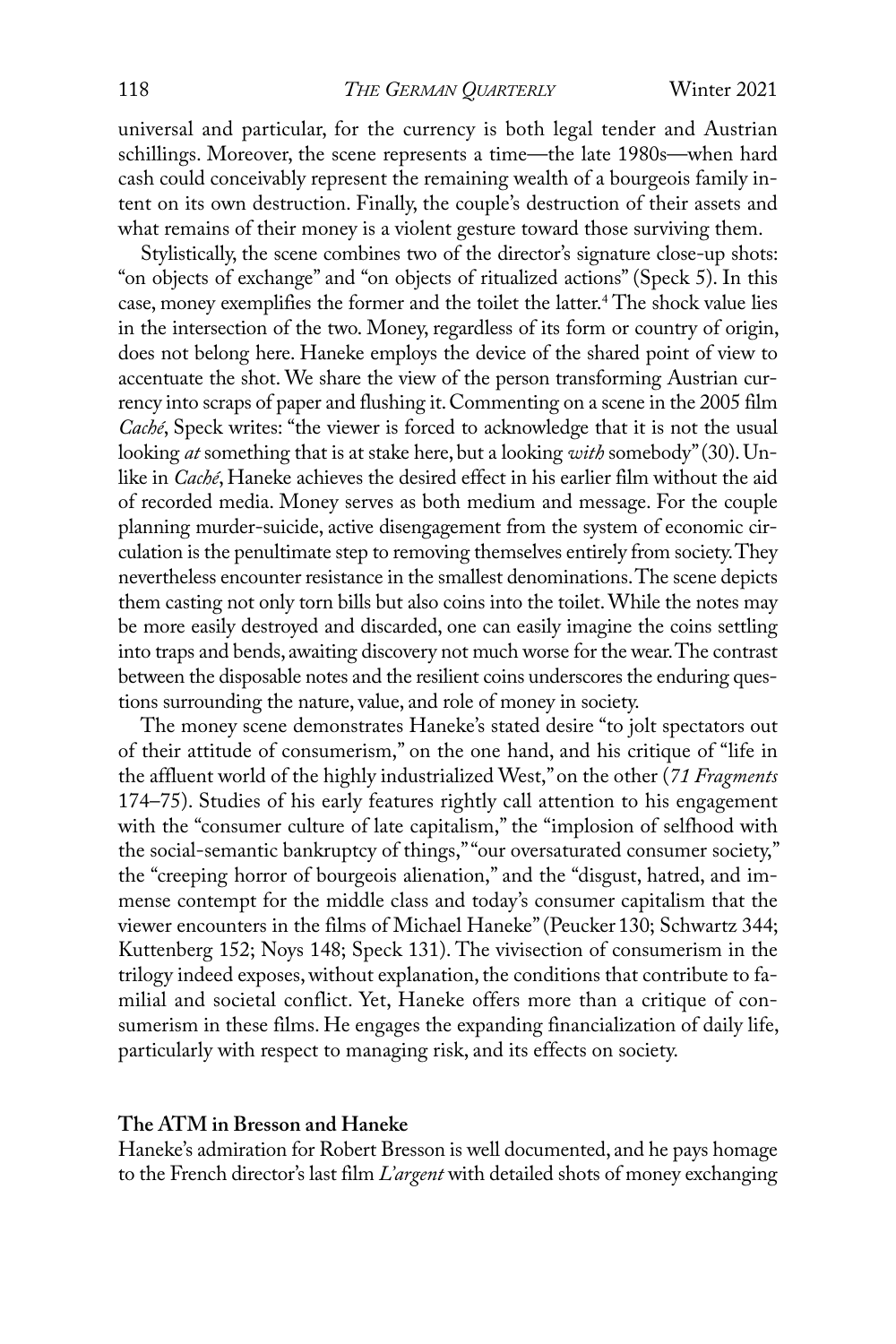hands throughout the trilogy (Leisch-Kiesl 319; Schwartz 344). More significant for Haneke, I contend, is the automated teller machine (ATM) in *L'argent*. Bresson's focus on this fairly new technology offers a point of departure for Haneke. In the conclusion of 71 Fragmente einer *Chronologie des Zufalls*, the ATM plays a key role. Haneke amplifies the depersonalization of banking introduced in Bresson's film in his depiction of the financialized self gone awry.

*L'argent* (1983) opens with a close-up of an ATM. However, one might not recognize the apparatus without having seen the promotional trailer, which begins with a hand retrieving a debit card from an ATM and continues with other machines completing transactions and dispensing funds that are quickly pocketed. The film preview emphasizes the technological innovation of the ATM and underscores the evolving nature of exchange. "Extracting banknotes from a metal box inserted into a brick wall was, in 1983 at least, the epitome of depersonalized monetary transaction" (Brady 238). In contrast to the numerous shots of money travelling from hand to hand in *l'argent*, Bresson here glimpses the future of money: it will be exchanged between banks and their customers via ATMs. Of course, this form of "depersonalized" banking has both advantages and disadvantages. The trailer shows the ease with which one can retrieve money on demand. In the film, Bresson reveals that the hands making withdrawals may not always correspond to the names on the accounts against which the money is drawn.

Compared with its barely perceptible appearance in the opening credits, the ATM takes center stage when a character in the film demonstrates a scheme to steal money from these machines. Lucien is a former employee of the photography shop, where a counterfeit note was unwittingly accepted at the beginning of the film and then intentionally used by the proprietor to pay a bill,which sets in motion the precipitous downfall of a fuel delivery driver. Lucien rigs an ATM to retain a customer's debit card.With the newly obtained card and a stolen-over-the-shoulder personal identification number, he effortlessly withdraws money from the ATM. Jones writes of the scene: "[Bresson] intended Lucien's scam to play a bigger part in the film, closer to Michel's flurry of successes as a pickpocket [in *Pickpocket* (1959)]: in a quick montage, cash machines all over Paris were to be emptied of their loot. We are left with only this brief, almost comically detailed scene" (63– 64).While the montage scene was cut from the film, Bresson incorporates it into the preview,which remarkably provides no other elements of the plot.

The ATM in *L'argent* suggests a future of impersonal exchange. By substituting the human interaction of a bank teller with the convenience of a 24-hour cash machine, the banking industry creates a system more susceptible to theft. Nevertheless, the benefit to customers of having access to one's money outside of banking hours (for a fee) and in various locations outweighs the risks. That is, until the ATM does not function as expected. Should panic incite a bank run and everybody want their money all at once, ATMs would be even more limited than banks, which maintain only a fraction of their assets in cash. In the conclusion of 71 *Fragmente einer Chronologie des Zufalls*, Haneke demonstrates a more mundane ATM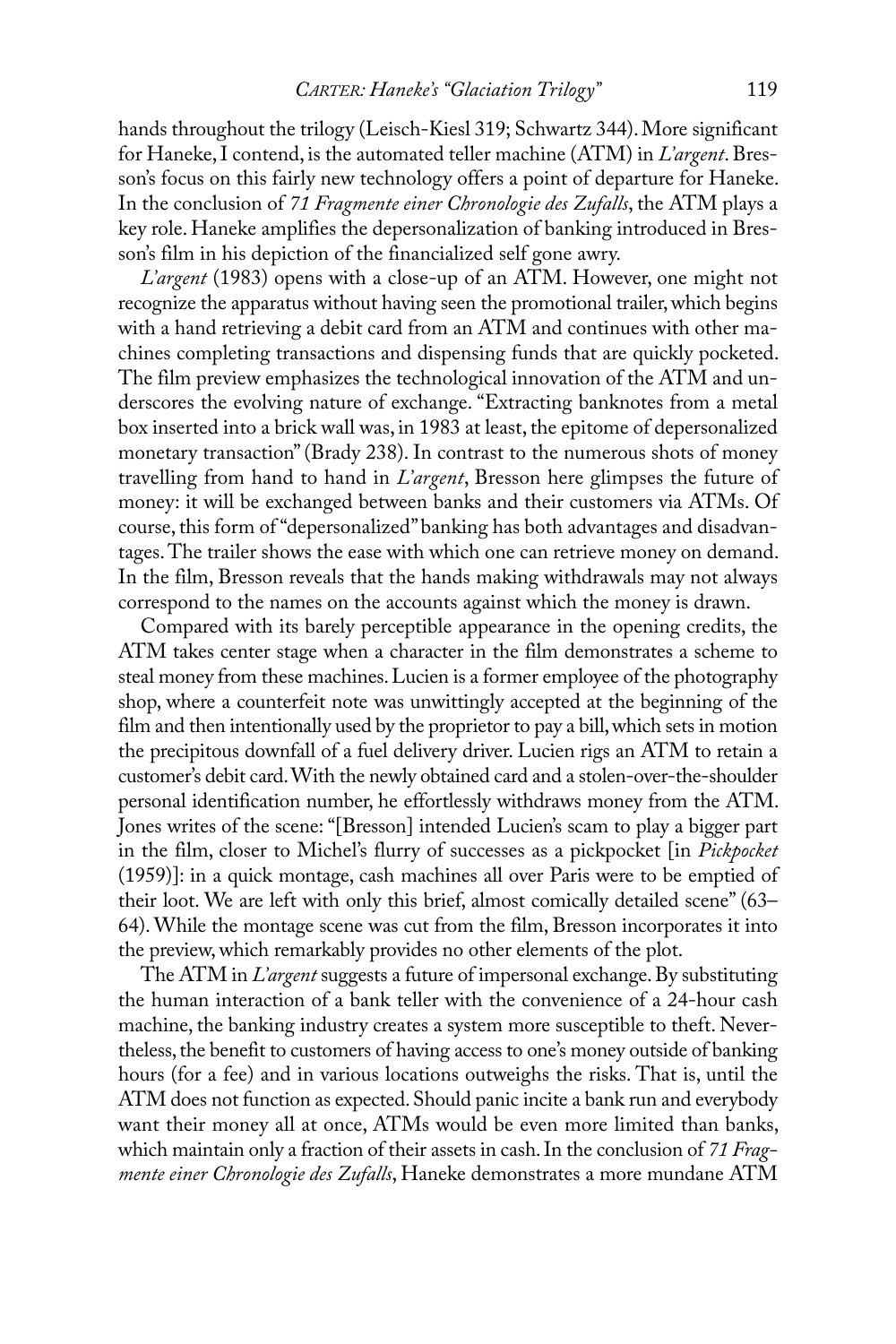experience that precipitates a personal crisis leading to the murder of innocent victims.When the university student Max needs money for gas, he discovers that the nearest ATM is out of service. His attempt to make a traditional withdrawal from a bank also fails, prompting him to retrieve a pistol from the car and kill three people in the bank before committing suicide. The violent ending brings together various figures in the film and concludes the trilogy with the emphatic intersection of banking and violence. To understand how Haneke both credits Bresson and picks up where his ATM scene and trailer end, let us return to the text upon which *L'argent* is based: "The Forged Coupon" (1911) by Leo Tolstoy.

#### **"Where is the money?"Debt, Counterfeiting, and Theft**

Bresson's film closely follows the beginning of the Tolstoy story, in which a father refuses his fifteen-year-old son an advance on his monthly allowance of three rubles. The teenager owes a classmate twice this amount, which he had borrowed for the theater. Shortly after the father—head of fiscal affairs at a government office—denies this request, the son receives a message demanding immediate repayment, his third such notice. He decides to pawn his watch, but a friend convinces him to simply change the denomination on the two-and-a-half-ruble coupon that his father had given him.<sup>5</sup> He then buys a picture frame at a photography shop with the new twelve-and-a-half-ruble coupon and keeps the change returned in cash. The son pockets a ten-ruble note, while the friend "borrows" the rest, promising to repay it. Unbeknownst to the teenager dabbling in forgery, he sets off a series of events that ultimately leads to multiple murders.

Tolstoy and Bresson follow the fake money. The proprietor of the photography shop recognizes the counterfeit note accepted by his employee but chooses to pay a bill with it.When the unsuspecting peasant selling firewood in the story and the fuel delivery man in the film attempt to spend the forged coupon and counterfeit money, respectively, they are detained but released by the police. The accused then confront the shop owners to no avail and have their day in court. Yet neither receives justice because in each case the proprietor bribes an employee to commit perjury. Adding further insult to injury, the court reprimands the workers for bringing unfounded charges against reputable citizens. Finally, in both texts, the bribed employee later steals from the owner, first a petty amount, then—following dismissal for theft—all the cash on hand, only to repay a portion of it eventually. The return of stolen money is the final reference to Tolstoy in Bresson's film (Jones 30).

After the opening act of counterfeiting in "The Forged Coupon" and *L'argent*, money is traded for goods and services, stolen in varying amounts, given as aid, and prompts a murder spree. These depictions of life in early twentieth-century Russia and late twentieth-century France demonstrate the traditional functions of money. it has value, is exchanged, serves as a unit of account—the father in Tolstoy (and possibly Bresson) oversees financial matters at work, and can be used to repay debt. Money also generates violence in these texts. In "The Forged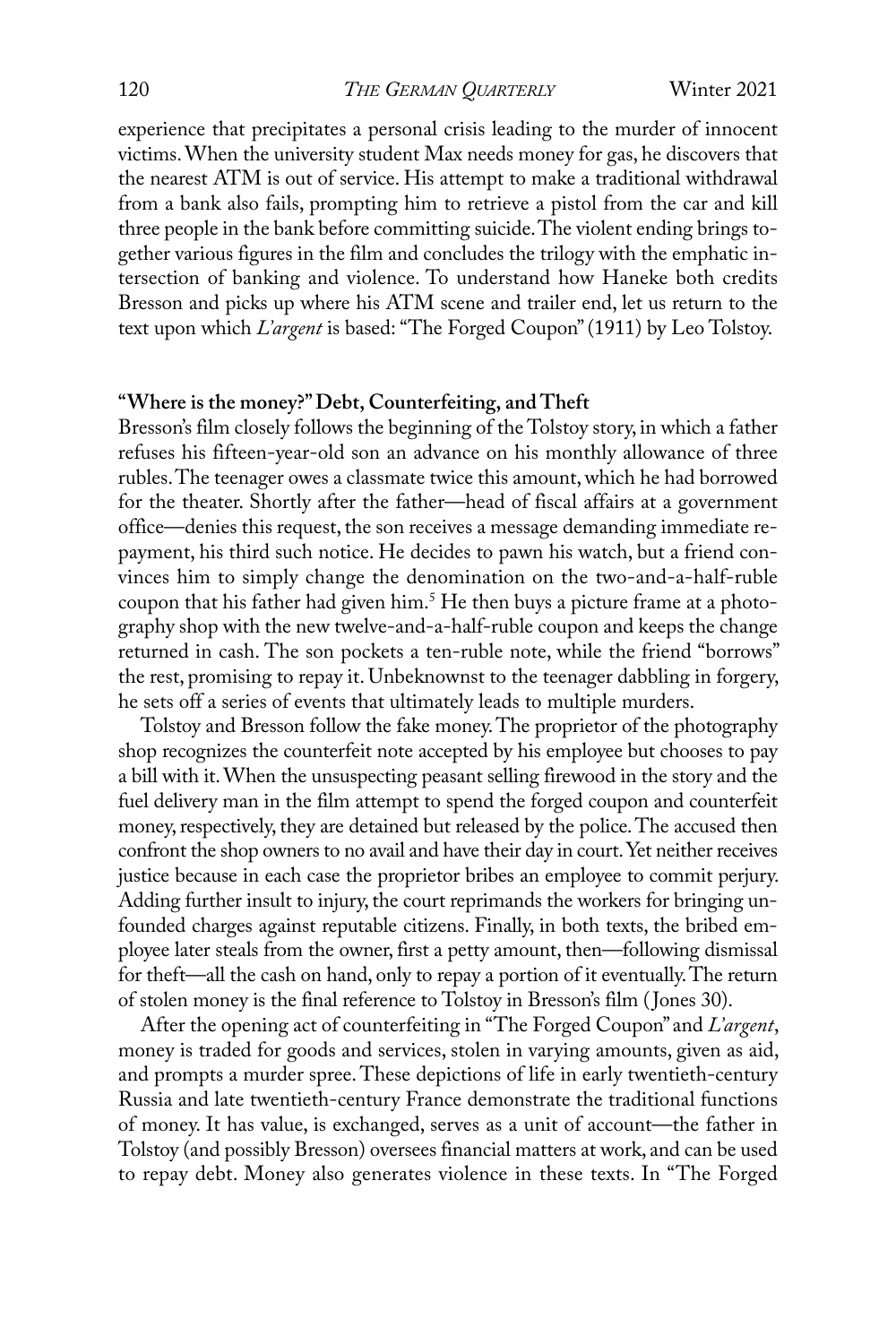Coupon,"the man who kills the wronged peasant goes on to murder two people at an inn and then a pensioner and her family. Bresson's adaptation transforms the fuel delivery man into the perpetrator. In both examples, the murderer prefaces the killing of the kind pensioner with the question: "Where is the money?"

haneke's early films also emphasize the relationship between money and violence; however, the economic landscape has changed. For Haneke, money is not the catalyst of violence. Rather, it represents the transition to financial capitalism and its greater effects.When the couple in *Der siebente Kontinent* withdraws their savings in order to destroy it, Haneke underscores the emotional appeal of cash while also demarcating the shifting role of money and banking in an increasingly financialized world. In *Benny's Video*, the director portrays a family that embraces financial speculation and a teenager who turns his parents' risk into his own reward. Finally, in *71 Fragmente einer Chronologie des Zufalls*, the lack of cash compounded by a failed ATM transaction leads to a deadly bank shooting.

# **The Financialized Self**

Throughout the trilogy, Haneke depicts various attempts by individuals to secure themselves in an uncertain world. The demolition of the family home, destruction of all possessions, and flushing of money in *Der siebente Kontinent* illustrate the couple's total commitment to avoiding future loss. Only by severing all ties and removing themselves from the world through murder-suicide can the Schobers assure no risk. of course, this suicidal logic circumvents loss at the expense of human life. In Haneke's second feature, *Benny's Video*, the title character and his family welcome risk and see its potential for profit. The trendy pyramid scheme game introduced to the family by Benny's sister provides her brother with a model not only for making money but also, and more importantly, for managing risk. Benny is a quick study and exemplifies the risk-embracing "financialized self" (Martin 195). The financialized self welcomes the challenges of financialization: "Expectations may fail to materialize and losses may be incurred, but the parameters of loss and the appropriate responses could themselves be anticipated through any number of hedge maneuvers" (Martin 196). The prospect of losing money is fundamental to risky ventures, but it is countered by taking an opposite position. In other words, calculated bets are placed on both sides. Benny exemplifies this approach with the deployment of a decisive hedging tactic in the conclusion of the film,when he sets up his parents to take the fall for the murder he committed.in *71 Fragmente einer Chronologie des Zufalls*,when the university student Max responds violently to the contingencies of daily life, Haneke illustrates the deadly application of leverage when faced with neither money nor time.

the opening scene of *Benny's Video* shows a pig being killed for slaughter with a captive bolt gun, a device that does not fire a projectile. The recording made by Benny is then paused, rewound, and replayed in slow motion. The next scene shows a party hosted by Benny's older sister Evi in the family home. He records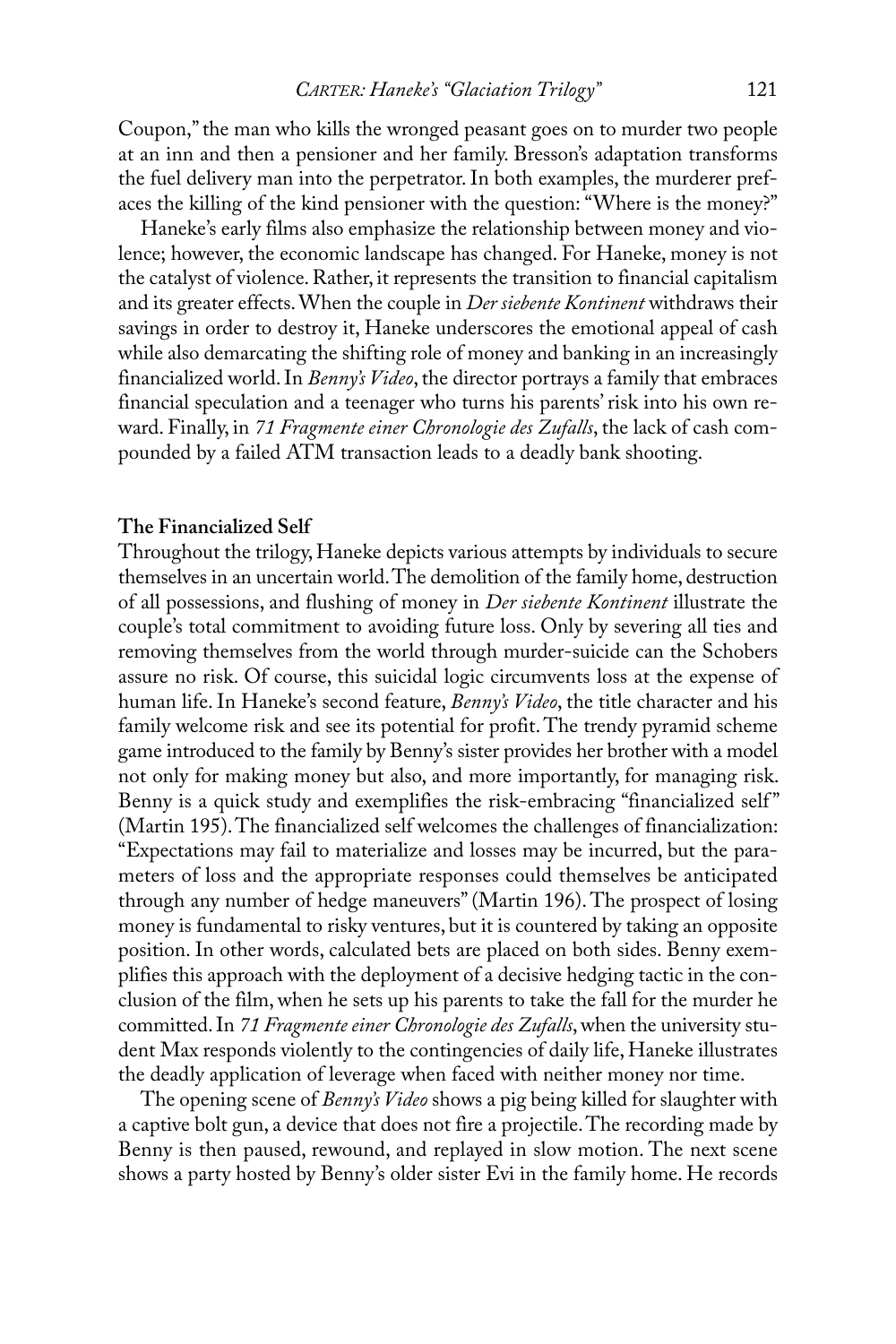#### 122 *ThE GERMAn QuARTERly* Winter 2021

her explaining the rules of the "Pilotenspiel," complete with diagram (1 pilot, 2 co-pilots, 4 crew members, 8 passengers), to her guests. A 1987 article in *Die Zeit* describes this pyramid scheme game, which had taken Berlin by storm: "Das 'Pilotenspiel' ist ein Glücksspiel nach Art der Kettenbriefe, bei dem es darum geht, eine Aufnahmegebühr von 3000 Mark irgendwann vervielfacht zurückzubekommen, indem neue Mitspieler ihre Aufnahmegebühren an den jeweils Spielältesten entrichten" ("Kettenbriefe"). As Evi explains, everyone aboard the plane pays the pilot in cash, then he or she "fliegt weg." the co-pilots become pilots, the others move up a level, and "der ganze zauber" begins again.When a guest asks about a potential lack of passengers, someone offers a reassuring response. However, he is interrupted by Evi and Benny's father, who has unexpectedly returned home. This reasonable question goes unanswered, but it does not appear to concern others at the party. Benny's video shows plenty of players and a few happy winners before the gathering is dispersed. later, their mother explains that, according to Evi, her friend had won 70,000 schillings while playing the game. When Evi asked her mother for 10,000 schillings to start a game, she gave her half. Their daughter came up with the rest. Inspired by events at home, Benny seeks players for his own "Pilotenspiel" at school with the pitch: "Wenn du nichts einsetzt, kannst du auch nichts gewinnen." After one student declines, noting that he does not receive a weekly allowance of 500 shillings like Benny, another is keen to invest early.<sup>6</sup> Having studied the video, presumably, Benny the aspiring entrepreneur not only learns how to play the game but also how to sell it, and he quickly finds willing participants among his adolescent friends.

During choir practice, Benny's classmates secretly exchange money for the "Pilotenspiel" and pills. haneke clearly alludes here to the prison chapel scene in *l'argent*,where the hands of prisoners furtively trade contra band items, including canteen coupons. Metelmann writes of Haneke's choir scene: "Die Dramaturgie der Gesichter und hände arbeitet sehr genau diesen kontrast zwischen den noch 'unschuldigen' und schon 'profitgierigen' kindern heraus"(88). Benny, following the lead of his sister and with the implicit approval of his bourgeois parents, indubitably falls into the second category. He loses his innocence shortly after this scene, when he uses a stolen bolt gun to murder a girl in his room, which Metelmann fittingly describes as his "cockpit" (89). When Benny shows his parents video evidence of the murder, they choose not to turn him in to the authorities, fearing the consequence for both him and them. Instead, the father devises a plan to dismember the body and dispose of it through the plumbing.Unlike the money scene in *Der siebente Kontinent*, we do not see the bodily remains entering the sewage system. While father cleans up the crime scene, mother and son take a trip to Egypt with a cover story of grandmother's death. Upon their return, everything appears to have returned to normal. Evi, unaware of the murder and the subsequent cover up, is planning another "Pilotenspiel" party. The parents not only approve of it but also praise her business acumen. Furthermore, mother suggests to father that they host a party for *their* friends, noting a recent"Pilotenspiel"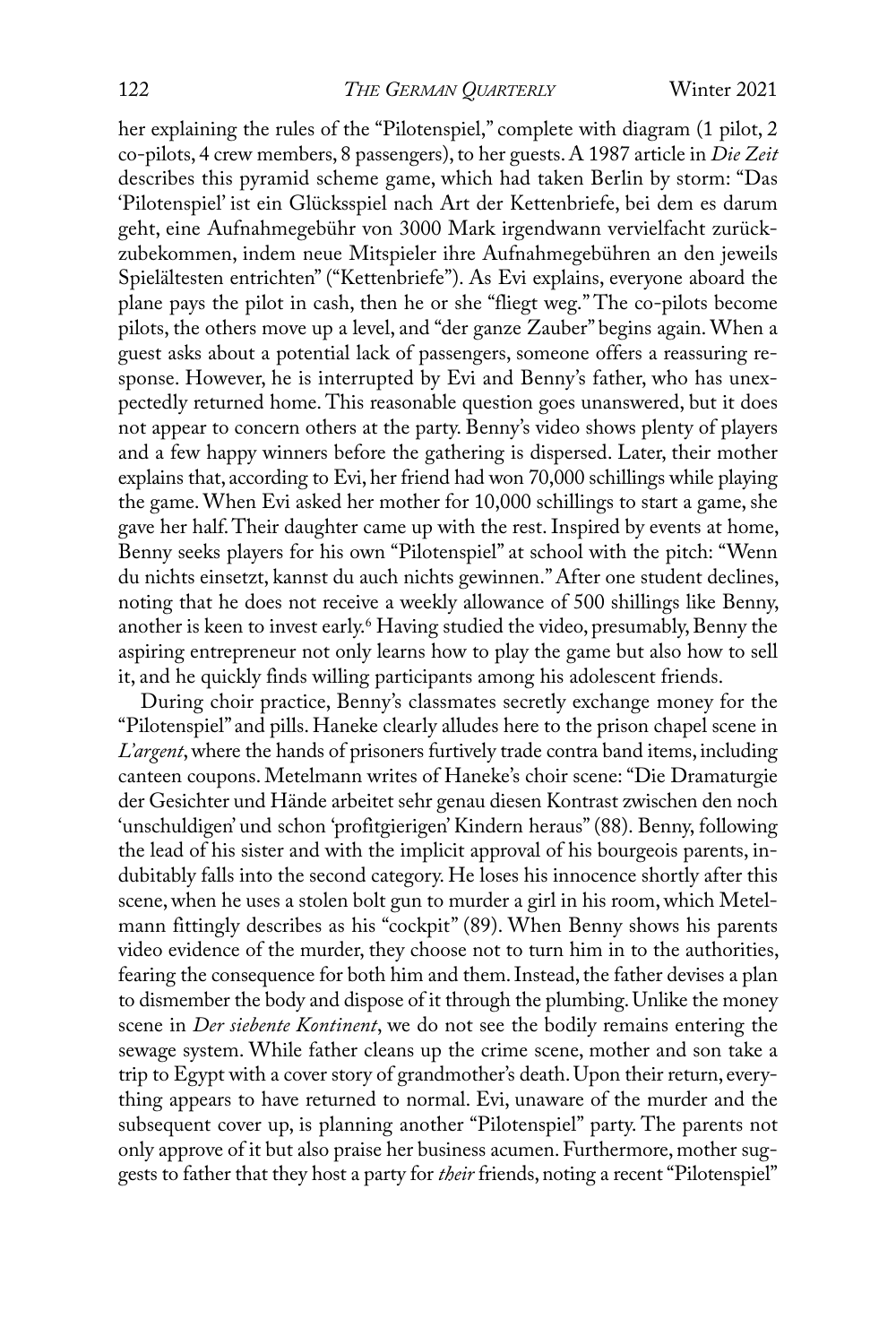in Munich had stakes of 100,000 DM. Evi's first event provided a model for her younger brother, and now her parents want to be in on the action as well. However, their late arrival to the pyramid scheme does not bode well for them, despite family ties. Whereas they see only the potential for profit in the game, Benny learns how to secure his position at the expense of others. The conclusion of the film illustrates the "sovereignty effect"Vogl describes in *The Ascendancy of Finance*, when Haneke reveals how Benny "transform[s] his own risks into others' dangers, positioning himself as a creditor of last resort" (165). Benny's hedge maneuver aims to safeguard his future despite the toll on his family.

Following Benny's introduction of the game at school, the film offers no indication of how his new venture performs. The surprise ending, however, shows that Benny quickly combined his technical savvy with the newfound interest in not only turning a quick profit but also, and more importantly, in managing risk. As it turns out, he had surreptitiously recorded the discussion between his parents regarding how to deal with the dead body. Metelmann aptly designates the conversation a "Krisenmanagement-Situation" (95). The film concludes with Benny reporting his parents to the police. Benny's video serves as the ultimate hedge against his closest allies, elevating them from accessories after the fact to the prime suspects. There is no apparent reason for Benny to frame his mother and father. Nevertheless, the fully financialized Benny must secure himself against risk at the cost of betraying his parents. When the police ask Benny why he is coming forward now, he responds with "so halt"(whatever/because), echoing the words of his murder victim. After meeting her outside of his local video store and inviting her back to his house, he had asked about her interest in videos, to which she replied: "Ich weiß nicht. So halt." Naqvi questions Benny's response at the police station: "Is this a further sign of indifference on his part, an acceptance of the status quo, or an attempt to spurn his parents' treatment of the murder (in a rewind-erase-replay mode, they extinguish all traces of the corpse)? Is this ambiguous German 'so halt' less a 'whatever' gesture than a 'because' one?" (61). Benny's nonchalant answer reveals nothing about his decision. He has a similar response when his father, after the trip to Egypt, asks why Benny did it. "Was?", Benny replies, before adding: "Ich weiß nicht." The most he offers is that he "wollte sehen wie es ist ... wahrscheinlich." These cryptic responses provide no meaning for his actions. Nevertheless, Benny's surprising accusation against his parents is absolutely calculated and underscores haneke's attention to structural rather than psychological explanations. 7

This coda accentuates a fundamental tenet of the financialized self: embrace risk.Whereas Benny's parents respond to the imminent peril resulting from their son's actions, Benny protects himself from future hazard by strategically employing the incriminating video to reduce the chance of being caught and held accountable for the murder he committed. His video camera records models of both violence and financial strategies that he studies and later employs. It also captures him discussing the crime and cover up; yet, his video postcard from Egypt is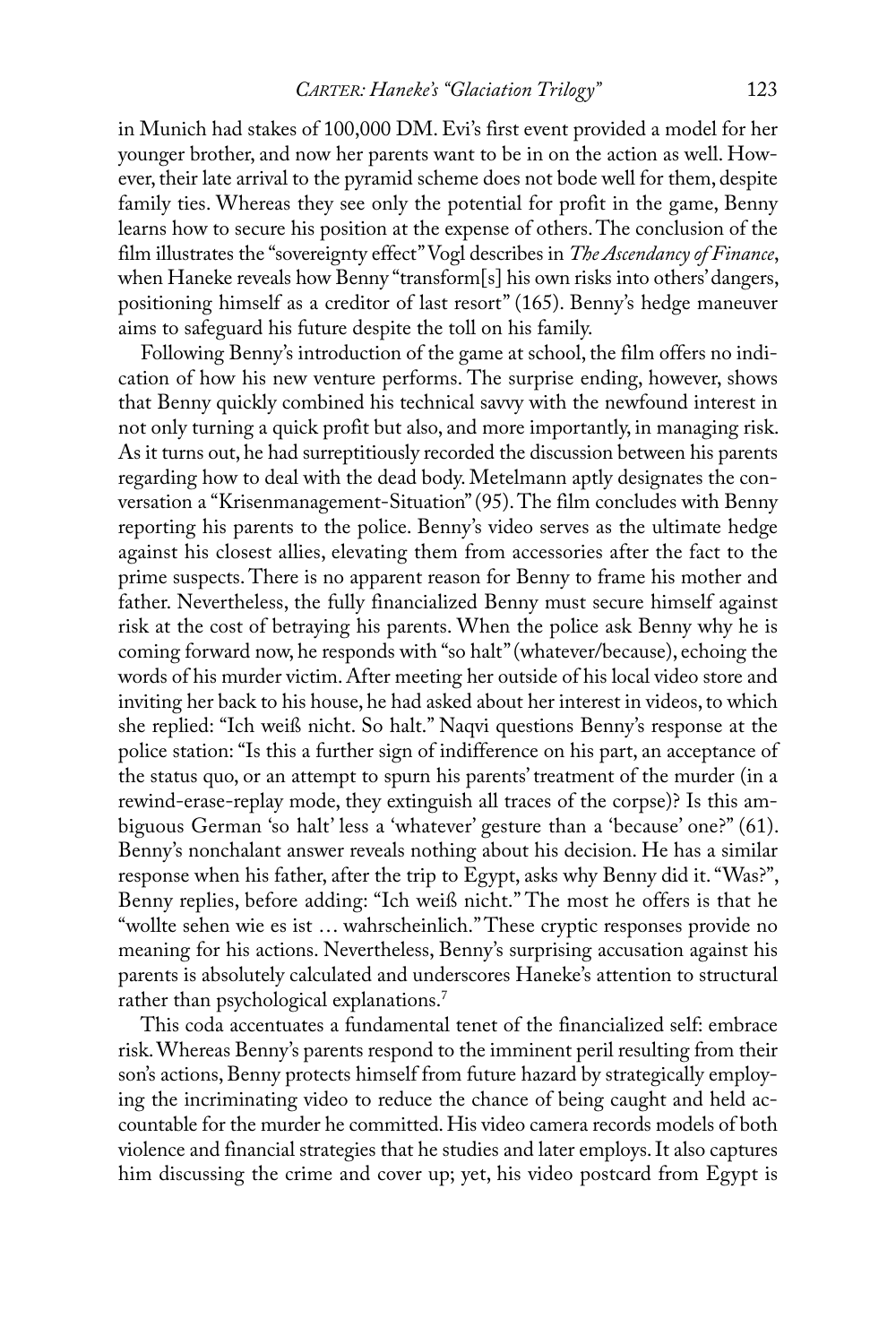shared only with the audience, as far as we know. The clandestine recording of his parents discussing how to deal with the dead body in their son's closet is his way out, his opportunity to "fly off," and start a new game. The main figures in the trilogy approach risk differently, from suicidal escape to calculated manipulation, and extreme violence is tied to the potential for loss, as they move from destroying their own families to those of others.

# **Leveraging Violence**

In 71 Fragmente einer Chronologie des Zufalls, Haneke moves away from the Bressonian close-ups of money exchanging hands featured in the first two films. He shifts the focus to quotidian events at a bank, on the one hand, and the trafficking of a stolen pistol, on the other. The two intersect in the violent conclusion announced at the beginning of the film: "Am 23.12.93 erschoß der 19-jährige Student Maximilian B. in der zweigstelle einer Wiener Bank drei Menschen und tötete sich kurz darauf selbst mit einem Schuß in den Kopf." This preview suggests a possible bank robbery, but as we eventually learn, the violence that unfolds at this branch has nothing to do with theft. Contrast this with *l'argent*, where a failed bank robbery lands the fuel delivery man turned getaway driver in prison and hastens his descent from honest worker to ruthless murderer.

Without revealing a clear motive for the shooting, Haneke details the events leading up to the massacre that unfolds in the bank. The scenes related to the pistol, the cross puzzle, and the Mikado game are key fragments depicting the conditions that contribute to the film's conclusion. The university student Max first appears in a scene in which he loses a bet of 20 schillings to his roommate hanno because he is unable to assemble a cross-shaped puzzle in less than a minute.When he does not want to pay, he is reminded that "Wettschulden sind Ehrenschulden." The puzzle returns in the first of two cafeteria scenes. The wager has since increased fivefold to 100 shillings. Failing to solve the puzzle in time, an unhappy loser refuses to pay Max's roommate and destroys the pieces. Max responds with a violent outburst for which he immediately apologizes. This short scene recalls the seemingly uncontrollable physical responses of Bresson's delivery man in *l'argent* when he is"caught"with counterfeit notes and when he threatens a guard in the prison mess hall.More significantly, a witness to Max's eruption is the same person who acquires and then casually delivers the stolen gun to him in the salad bar line. When Max's roommate later shows him a computer program he created based on the cross puzzle, Max enquires about the marketability of the game. The young software developer responds that it is unfortunately too rudimentary. The money-making aspect of the game is limited to those willing to wager on an apparently simple puzzle. The factor of time is the real challenge for players, and they ultimately run out of it. The cross puzzle is not a game of chance but rather one of skill. It favors those who already know the solution and venture to capitalize on it.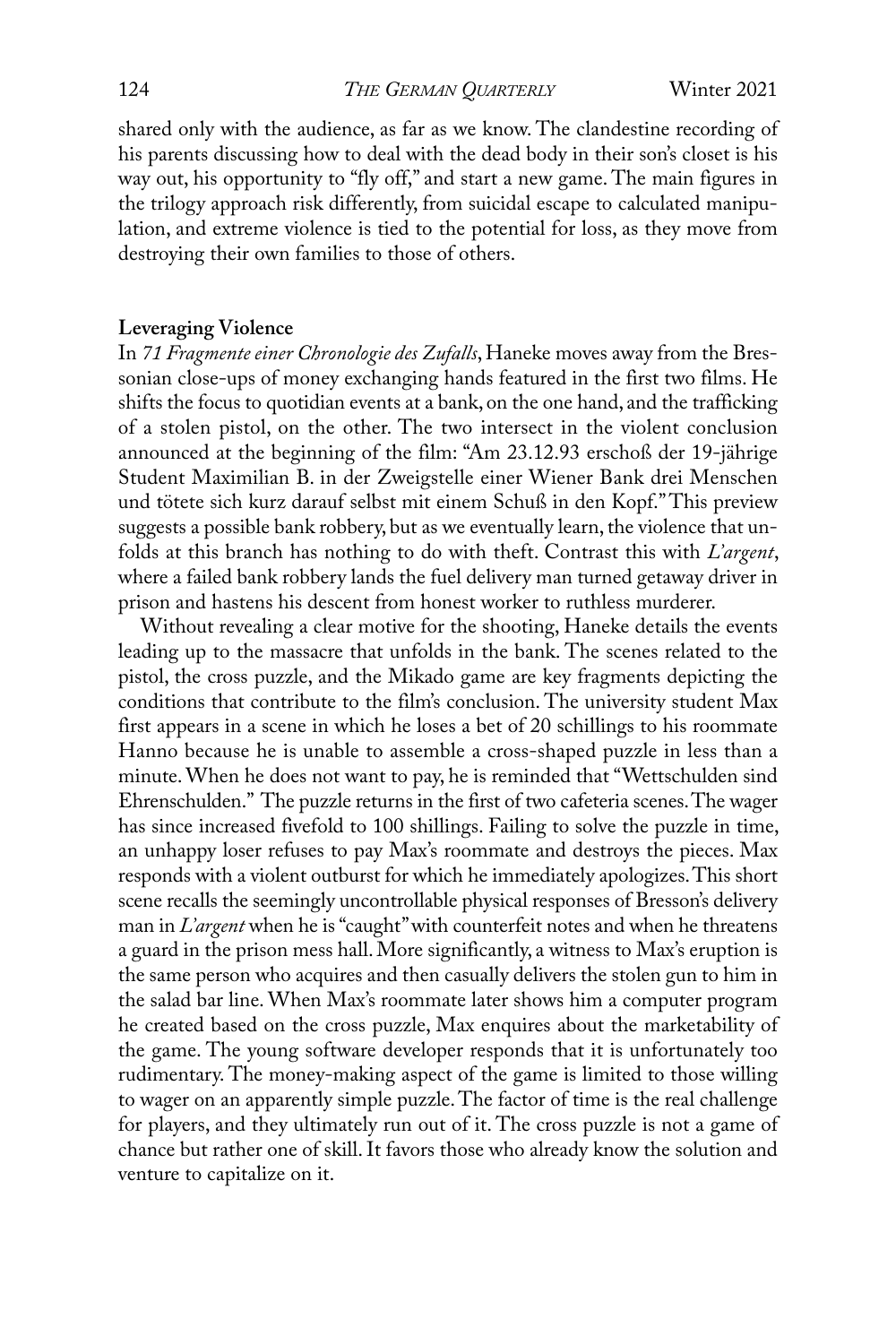The game of Mikado, in contrast, combines chance (how the sticks fall) and skill (how one removes them), as Hanno explains: "Das is' Geschicklichkeit gegen Zufall." Although Max has not played this game in some time, he recalls that attaining the Mikado (emperor) stick can help one win.With the game underway, the roommate suggests a wager involving the pistol, but Max wants his friend's watch. However, the watch has too much sentimental value—a graduation gift from his parents—to risk losing, so the bet gets called off. The proposition suggests that Max is willing to trade the gun for something he could show off publicly. The timepiece may also allude to the beginning of *L'argent*, when the teenage considers selling his watch to cover his debts, but his friend convinces him that counterfeiting money is a better option. In both films, the watch scenes suggest that a different outcome may have been possible, had key figures acted differently. By retaining the pistol, Max has it at his disposal when confronted with circumstances beyond his power at the bank.

the conclusion of *71 Fragmente einer Chronologie des Zufalls* brings the film's main figures together in a bank. The fragments leading up to the massacre are set shortly before Christmas at a gas station and a bank across the street. Both locations are busy with customers, and tempers are short. Stuck in traffic while running an errand, Max is pressed for time because he must catch a train to his parents. The turning point comes when Max is short of cash after fueling up and unable to pay with a debit card. the surly gas station attendant directs him to the ATM across the street. Inconvenience turns to irritation as he finds the machine out of service. By the early 1990s, cash machines had become part of the urban landscape (Bátiz-Lazo 137–39). Accordingly, Max expects money to appear when he inserts his bank card and enters a personal identification number. The unexpected yet mundane failure of his transaction leads to the violence that follows.When he cuts the line at the bank to explain his situation to the teller, the unhappy customer he interrupts shoves him to the ground.Circumstances rapidly transform a busy day into an increasingly bad one. lacking an acceptable form of payment, he goes back to the car and sits there until an impatient patron honks in frustration. At this point, Max casually reenters the bank and shoots indiscriminately. he also fires shots at drivers while returning to the car, where he commits suicide.

Max responds to the contingencies of daily life with deadly force. The weapon in his possession provides a feeling of security in an uncertain world, and faced with unexpected challenges and hostilities, he employs the only leverage he has. With his Mikado in hand, Max enjoys sovereignty for a few moments. Yet, the world of risk quickly returns, and he chooses escape through suicide. Unlike the Schobers in in *Der siebente Kontinent*, his victims are not family but strangers. Three images follow the shooting: blood pooling around the security guard, Max dead at the wheel, and a child sitting in a car. The boy is a recently adopted Romanian orphan named Marion. The film begins with his clandestine migration to Austria and follows his path to adoption by a Viennese couple. News segments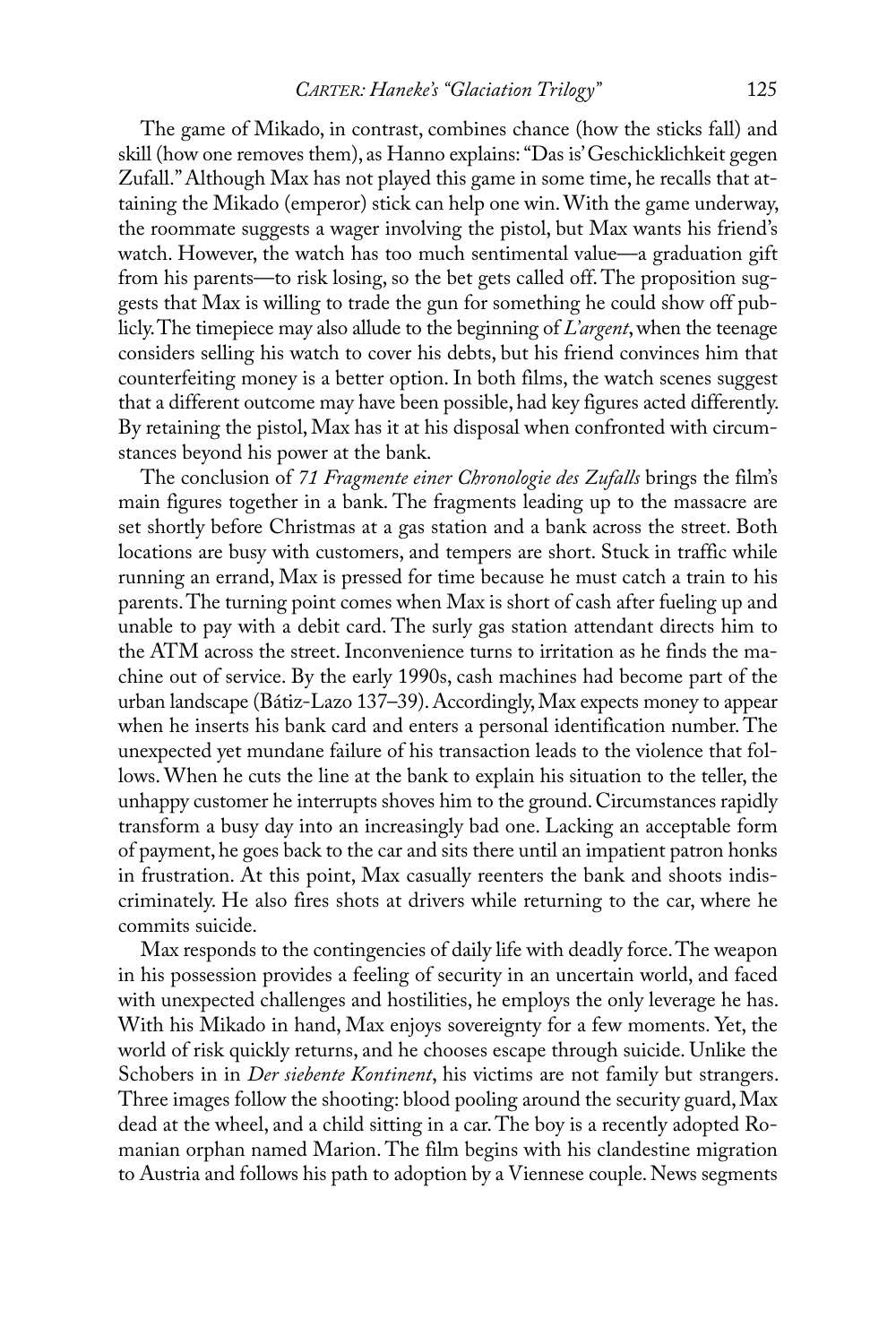are interspersed throughout the film, and the final one begins with the tragedy at the bank: three victims and the shooter died at the scene; while the motive is unknown, it was not a robbery. Is it any consolation, Haneke appears to ask, that the dead are victims of chance rather than of a get rich quick scheme? Of course, one can speculate about alternative scenarios.What if Max had lost his pistol to the bet? What if Max could have paid with cash? What if the ATM had functioned properly? What if the bank customer had not pushed him? However, this is not the narrative Haneke presents. Max not only has a stolen pistol, but he also has it with him on an errand in somebody else's car and, most significantly, he uses it to murder three people and then kill himself.

#### **Escapes from Daily Life and the Bank**

Vacations and exotic getaways are significant in each of the trilogy films. in *Der siebente Kontinent*, when the bank clerk asks why the Schobers are closing their account and if they might consider a loan instead, Anna says they are moving to Australia. Haneke's original title for the film was "Australien" (Der siebente Konti*nent* 42). A travel poster advertising a beach scene appears at key moments throughout the film. kuttenberg interprets the advertisement as "a symbol of an exit strategy" hinting at the pending murder-suicide (161). The poster promotes an escape from daily life, to which most vacationers must eventually return. In the case of the Schobers, however, the distant shore serves not only as a placeholder for their suicide pact but also as a cover story to conceal their resolute goal of selfannihilation. Haneke discloses the full import of the Australian travel poster only belatedly, after the couple has fully executed their plan. In the second film, Benny's parents hastily book an escape to Egypt under the pretense of his grandmother's funeral. There Benny records experiences at tourist attractions and in the hotel as well as a video postcard that acknowledges the cover-up and implicates his parents. This footage may serve as further evidence against them, should he employ it as such. In 71 Fragmente einer Chronologie des Zufalls, Marion and his adoptive mother visit the bank just before the shooting transpires to withdraw money for their upcoming holiday. In the car ride over, she teaches him some German words including "Bank" and "Geld." Max, too, wishes he could flee the escalating pressure associated with not having enough money on hand.Just before he enters the bank for the first time, he looks briefly at the travel agency next door, longing to get away, it seems. The images of exotic destinations illustrate the desire to escape mundane existence (the Schobers), relieve unexpected stress (Max), or actually get away with murder (Benny). The primary figures in these films ostensibly have the means to go on holiday, underscoring Haneke's critique of the affluent West. Instead, they choose to destroy themselves, their families, and innocent strangers in perverse attempts to secure their own uncertain worlds.

Max, like the Schobers, chooses an exit with no return, one that eradicates all risk by removing oneself from the world. This suicidal calculus comes at the cost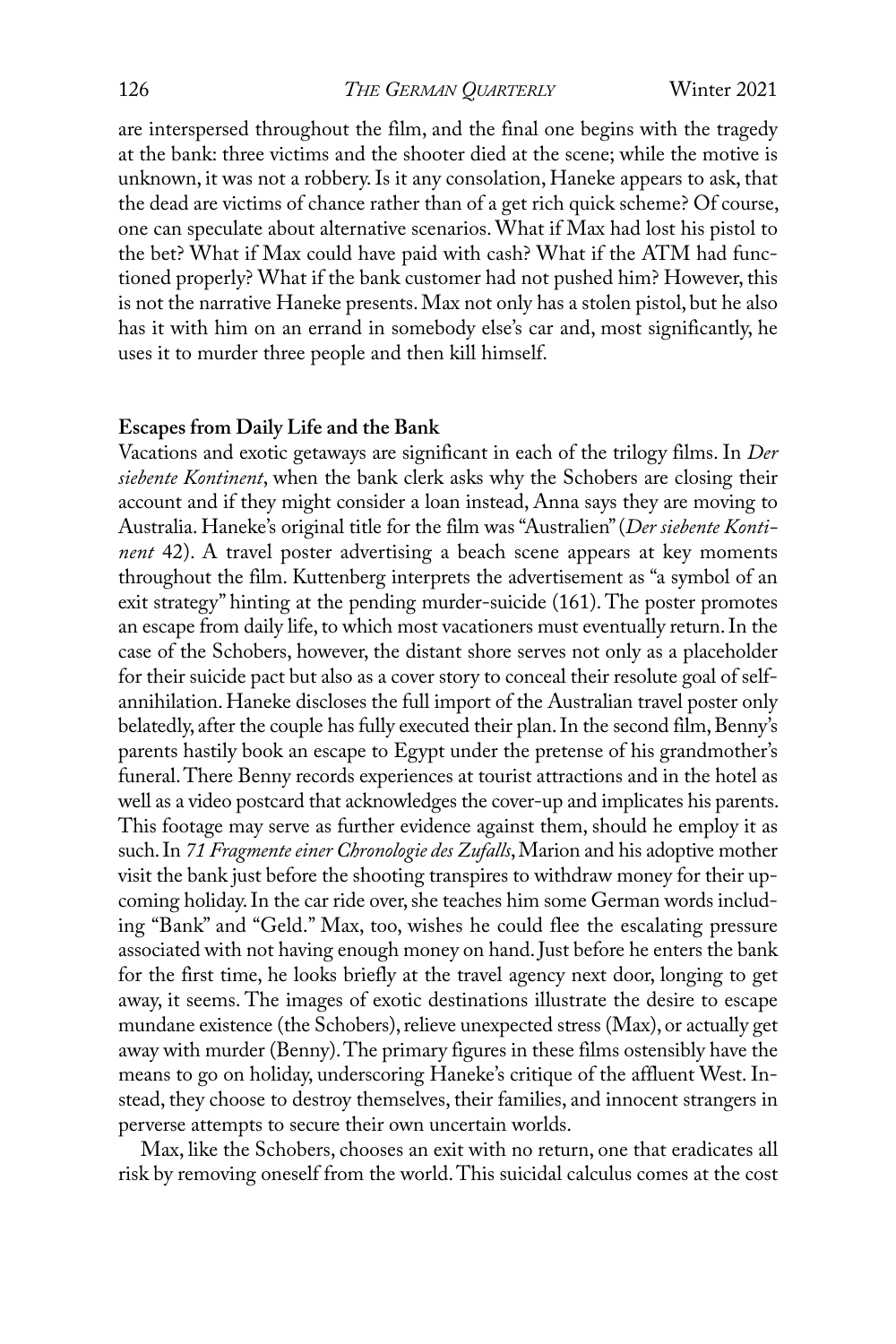of human life, not to mention the incalculable effects of those losses. the last film in the trilogy, unlike the first, does not identify all the murder victims. They may include a mother, a father, a grandparent, or another child.We do, however, know that Marion is waiting in the car. Did his mother return him there after witnessing the scuffle between Max and the bank customer? Perhaps she concluded her transactions after Max's initial exit and is running another errand.Was she among those killed in the bank, thus robbing Marion of another guardian? Or will she and her husband continue their new life with him? Haneke leaves her return and the future of this immigrant adoptee open, challenging his audience to reflect critically on the effects of the violence that unfolds in and around the bank. Marion's situation and that of his mother may have a more positive outcome, but this is by no means certain.

The role of the bank and banking varies throughout the trilogy. In *Der siebente Kontinent*, the Schober's visit illustrates the function of the bank as a financial institution that accepts deposits and makes loans. While the emptying of their account is peculiar, the money is theirs to take and do with as they please. Contrast this abundance of cash with Max's banking experience in *71 Fragmente einer Chronologie des Zufalls*,which underscores the absence of money, particularly when he most needs it. While there is no bank in *Benny's Video*, the title character strategically "position[s] himself as a creditor of last resort" (Vogl  $165$ ). In other words, Benny becomes the bank. Expanding on Vogl's analysis of risk, Konings argues that "the neoliberal subject faces the imperative of establishing itself as a bank of sorts" (112). Benny's machinations, once revealed, suggest that he has fully embraced this imperative, applying the necessary leverage to secure his own exposure, on the one hand, and exponentially increasing the substantial risk his parents took to protect their family, on the other. The fully financialized Benny sees the potential risks facing him and does not hesitate to exchange his family for better individual prospects. His actions, though not motivated by money, reflect modern banking, which depends on uncertainty and navigates it by "mak[ing] the unknowability of the future manageable"with the promise of bank money,"our least uncertain bet"(konings 17). 8

#### **Conclusion**

Following *Der siebente Kontinent* and before the release of *Benny's Video*, haneke announces his trilogy in a short text titled "Film als katharsis." he describes the films as "Berichte vom Fortschreiten der emotionalen Vergletscherung meines Landes" and emphasizes their clinical depictions of "Ausnahmefällen" documenting social indifference in modern bourgeois society (89). Haneke concludes the piece by calling for a provocative cinema that focuses viewer attention, fosters critical reflection, and promotes discussion. The director certainly accomplished these goals in both early and later films, as the scope of his inquiry expanded beyond Austria. Haneke's depictions of extreme violence distinguished the trilogy and be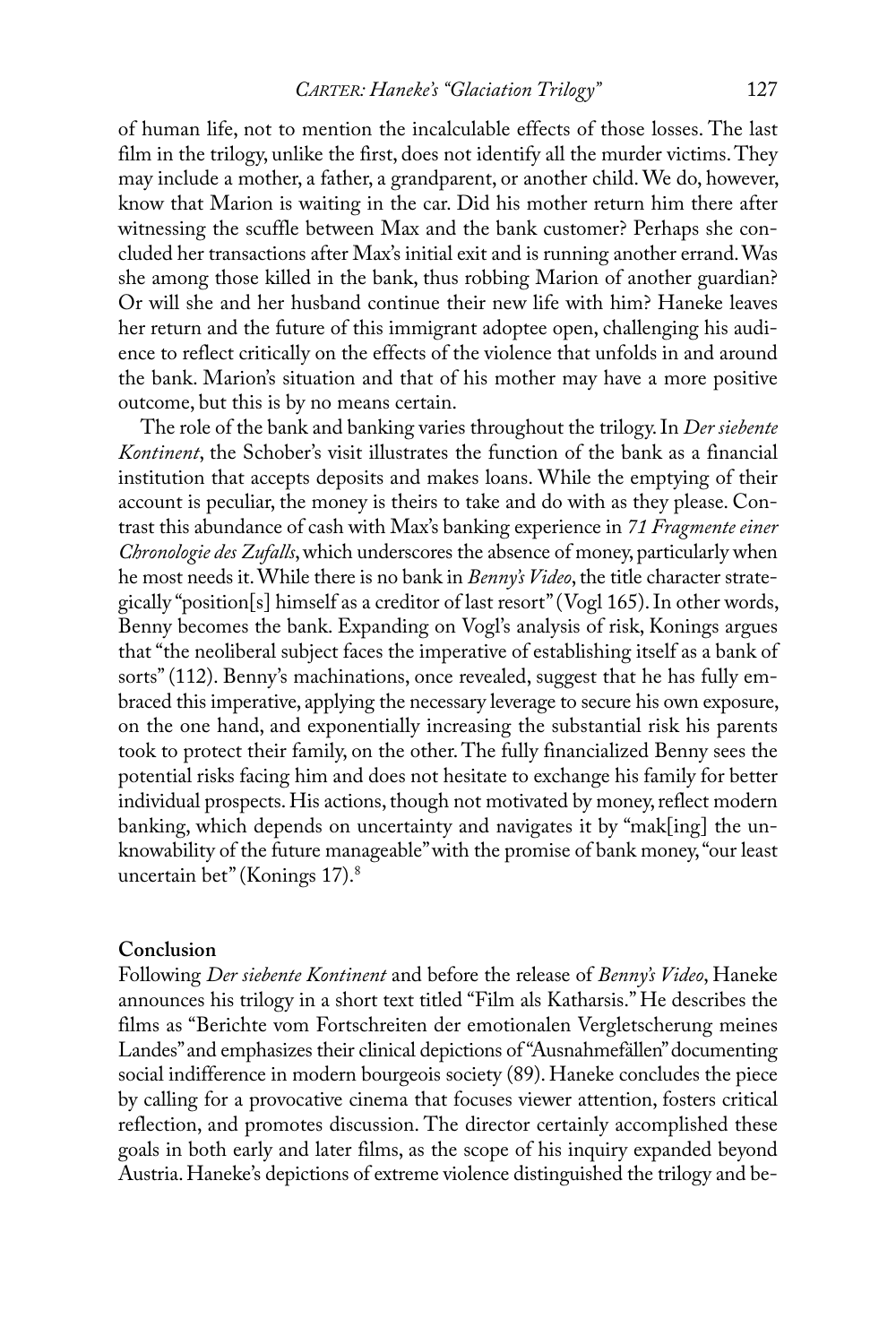came a signature of his oeuvre, yet his corresponding representations of money, banking, and financialization in the three films have been largely overlooked.

The primary figures in the trilogy approach money and risk differently. The husband and wife in *Der siebente Kontinent* destroy their savings as part of an absolute withdrawal from society. Unwilling to accept any future risk, they commit murder-suicide with their young daughter but only after methodically destroying all of their property and cash, thus leaving no inheritance for surviving family. Money has no value for the young couple intent on self-annihilation, and they have no reason to invest in the future. The teenager in *Benny's Video*, on the other hand, embraces both money and financialization. He exemplifies the risk-managing, financialized self. With his sights set on the future, he effortlessly moves on from the murder he recently committed and unflinchingly sacrifices his parents to protect himself. Finally, haneke shows the financialized self run amok in *71 Fragmente einer Chronologie des Zufalls*. The university student's attempt to secure himself in an uncertain world with a stolen pistol results in a bank shooting and his suicide, triggered by a shortage of cash and an out-of-service ATM.

Set against the shifting financial landscape of the late 1980s and early 1990s, Haneke's studies in despair, struggle, and anguish illuminate financialization and its effects. The stories he chronicles are exceptional in their violence; however, the increasingly financialized world he portrays is not. In the decades since haneke's first feature, financial capitalism has expanded across the globe and infiltrated all aspects of life. While the fictionalization of financial culprits, or the financialization of fictional ones like Don Giovanni, often focuses on powerful and wealthy figures, Haneke draws our attention in the trilogy to the financialization of daily life and the individual suffering it can produce.

# **Notes**

<sup>1</sup> the trilogy includes *Der siebente Kontinent* (1989),*Benny's Video* (1992), and *71 Fragmente einer Chronologie des Zufalls* (1994).

<sup>2</sup> I follow van der Zwan's useful definitions of "finance" and "financial capitalism" as well: "The term *finance* [...] describe[s] the management of money and other assets by households, businesses and governments. *Finance capitalism* or *financial capitalism*, then, denotes a form of capitalism, in which finance has become the dominant function in the economy and has extended its influence to other areas of life (e.g. social and political)"  $(101n1).$ 

<sup>3</sup> On the death of animals in Haneke, see Lawrence.

<sup>4</sup> Noys relates the scene to "the Freudian fantasy of money as voidable excrement" (144).

<sup>5</sup> Kahn explains the function of the coupon: "the pre-revolutionary Russian economy was financed by credit in the form of hard currency designated as units of silver and paper credit of different kinds. Debt instruments or obligations such as bonds or vouchers could be issued by local banks or other lending agencies. Some types of promissory notes were printed with attached stubs or tabs on which a sum or percentage would be printed (these were called a *kupon* as opposed to a guaranteed note or *veksel*). Notes of this type were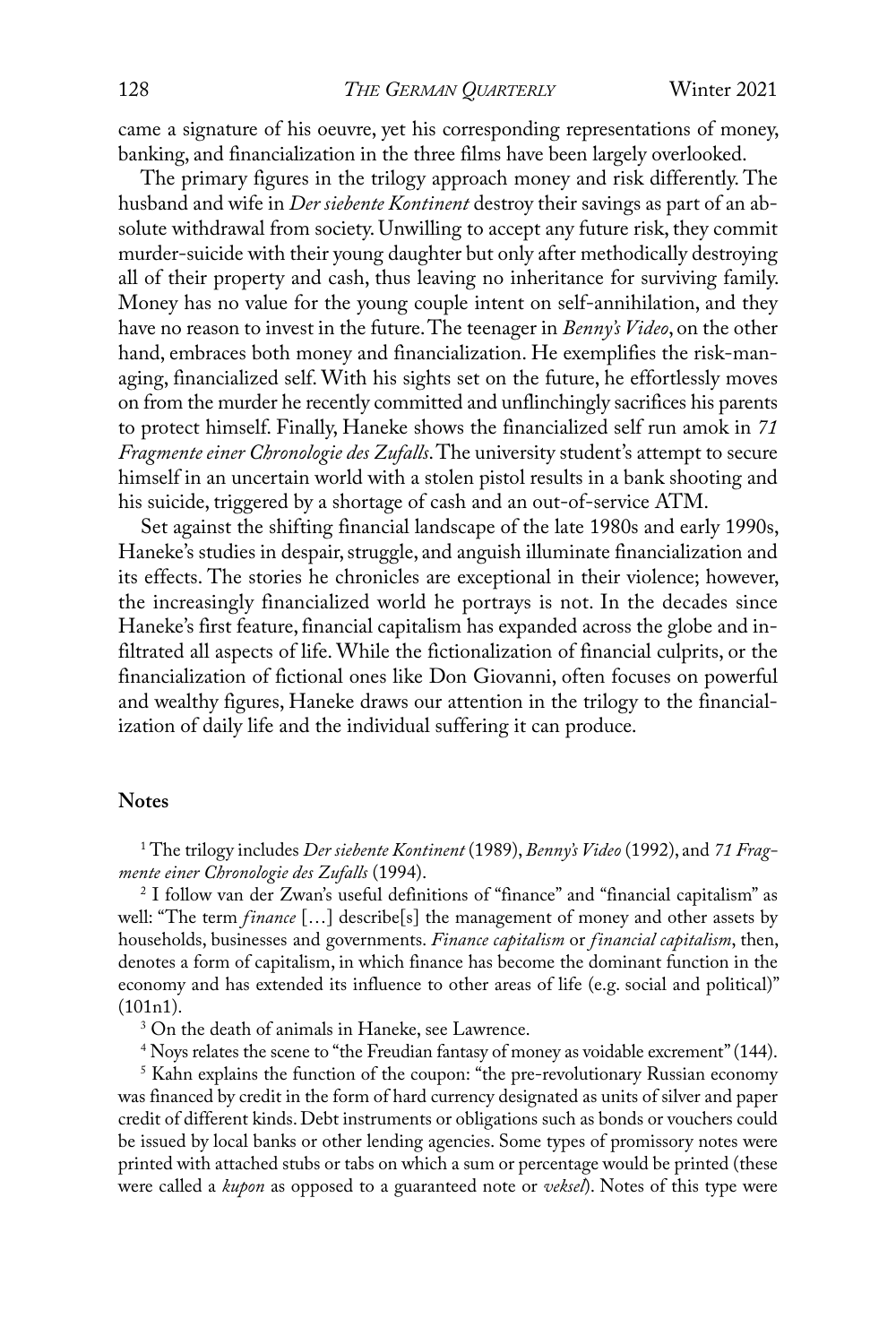purchased by borrowers and used as the equivalent of ready cash. The bearer of the coupon could redeem its assigned value on presenting it to the issuer" (Tolstoy 212–13).

 $6$  For Martin, the allowance introduces financialization into the home: "The allowance is for learning, not a reward for good behavior.  $[...]$  The allowance permits engagement with the market, while the private sphere of the household remains unpaid" $(63, 66)$ . Recall that a request for an advance on allowance also begins the Tolstoy story and the Bresson film.

<sup>7</sup> haneke rejects psychological portraits à la "the bourgeois novel of the nineteenth century which by definition 'explains' and thereby reinforces the existing conditions and right off prevents the exposing of structure"(*71 Fragments* 172).

<sup>8</sup> Konings underscores the role of bank money: "Of course, modern citizens no longer think of their money as bank obligations; they think of it as legal tender, guaranteed by the state. But money has always remained bank money in a crucial sense: insofar as the state has a 'money printing press,'this is fully bound up with the internalization of banking functions into the machinery of government. The creation of a national currency can only happen through the unification of a banking system through a central bank"(17).

# **Works Cited**

- Bátiz-lazo,Bernardo.*Cash and Dash: how ATMs and Computers changed Banking*. oxford UP, 2018.
- Brady, Martin. "O argent! Dieu visible, qu'est-ce-que tu ne ferais pas faire?': Materialism, Money and Exchange in Robert Bresson's *L'argent* and Michael Haneke's *Benny's Video*."*Journal of the Institute of Romance studies*, vol. 5, 1997, pp. 235–43.
- Bresson, Robert. *L'argent*. Criterion Collection, 2017.
- haneke, Michael. *Benny's Video*.Wega Film, 1992.
- —. "Film als katharsis." *Austria (in)felix. Zum österreichischen Film der 80er Jahre*, edited by Francesco Bono, Edition Blimp / Aiace, 1992, p. 89.
- —. *haneke über haneke. Gespräche mit Michel Cieutat und Philippe Rouyer*. translated by Marcus Seibert, afterword by Georg Seeßlen, Alexander, 2013.
- —. *Der siebente Kontinent*.Wega Film, 1989.
- —. *71 Fragmente einer Chronologie des Zufalls*.Wega Film, 1994.
- —. "*71 Fragments of a Chronology of Chance:* Notes to the Film." *After Postmodernism: Austrian Literature and Film in Transition*, edited by Willy Riemer, Ariadne Press, 2000, pp. 171–75.
- Jones, Kent. *L'argent*. British Film Institute, 1999.
- "Kettenbriefe. Bruchlandung garantiert. Ein Flugzeugspiel geht halb Berlin an die Nerven." *Die Zeit*, vol. 45, 1987, www.zeit.de/1987/45/bruchlandung-garantiert.
- konings,Martijn.*Capital andTime:For a new Critiqueof neoliberalReason*.Stanford UP,2018.
- Kuttenberg, Eva. "Allegory in Michael Haneke's The Seventh Continent." New Austrian *Film*, edited by Robert von Dassanowsky and Oliver C. Speck, Berghahn, 2011, pp. 151–65.
- Lawrence, Michael. "Haneke's Stable: The Death of an Animal and the Figuration of the Human." On Michael Haneke, edited by Brian Price and John David Rhodes, Wayne State UP, 2010, pp. 45–56.
- Leisch-Kiesl, Monika. "Es sind Fragen aufgetreten und offen geblieben, von denen ich hoffe, dass sie nicht allzu schnell beantwortet werden (können). Michael Haneke– robert Bresson."*Michael haneke und seine Filme.Eine Pathologie der Konsumgesellschaft*,